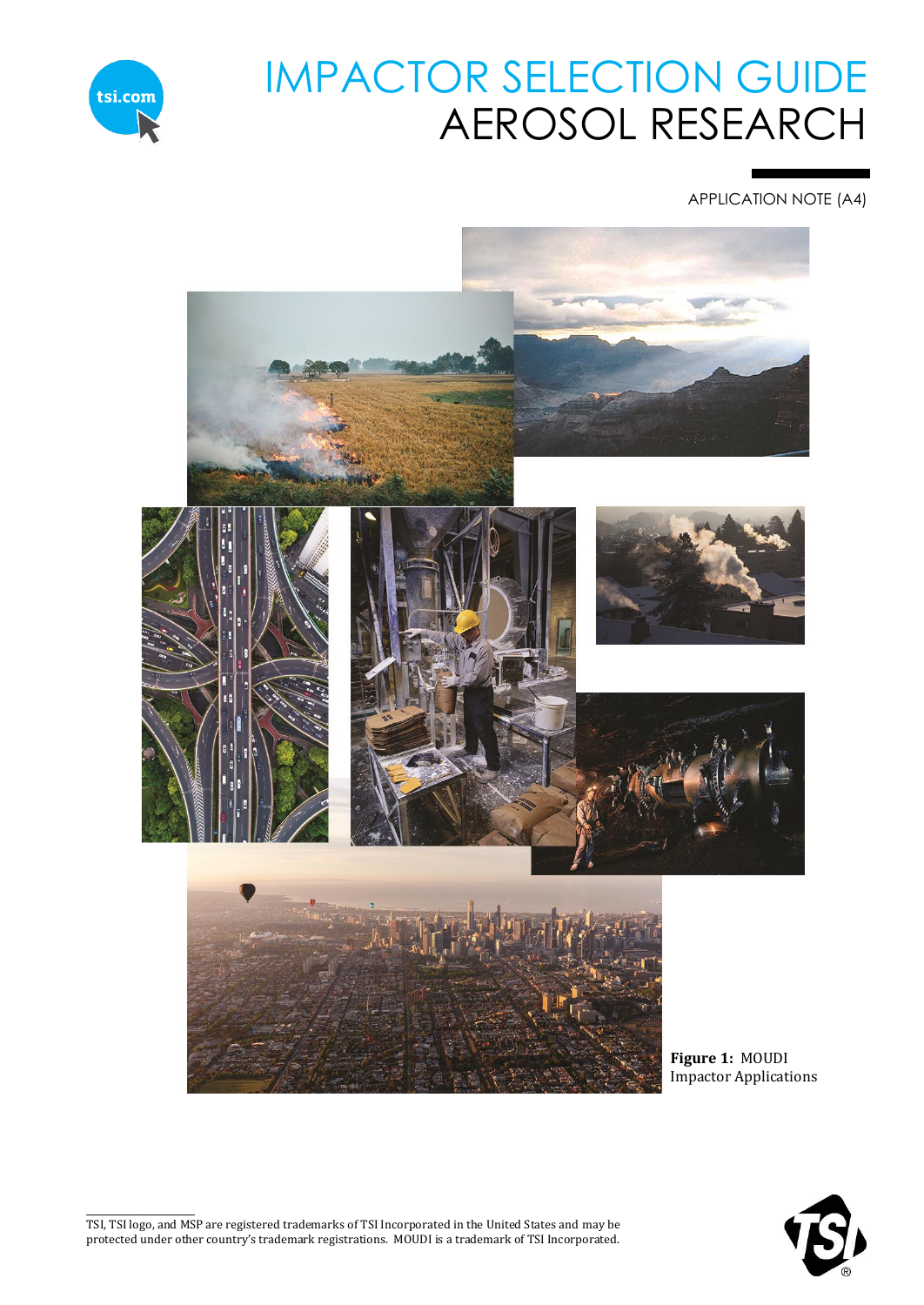# **Introduction**

Cascade impactors are aerosol instruments designed to allow researchers to collect size-fractionated aerosol samples onto removable substrates. This permits gravimetric and chemical analysis to be conducted on differing particle size fractions. Impactors can be used for a wide variety of applications, including ambient sampling, material science, instrument validation, vehicle emissions, biomass burning, and other industrial processes.

TSI® offers the MOUDI™<sup>1</sup> series of impactors, useful for a wide variety of applications. With this MOUDI™ series, TSI® is a leading provider in cascade impactors, offering models to suit every need.

# **For What Applications Can Impactors be Used?**

The most common use for impactors is sampling ambient air. That said, impactors have been used for many other applications, and the scientific literature illustrates this rich diversity of applications and scientific questions. A few of the many applications for MOUDI™ impactors are illustrated in [Figure 1.](#page-0-0) For a more detailed look at the various applications for these impactors, please see the application note "Chemical Analysis of MOUDI™ Impactor Samples." Peer-reviewed publications illustrating a range of MOUDI™ applications are included in the References section.

# **How do Impactors Work?**

Impactors collect airborne particles in a size-segregated fashion to permit offline analysis. The particles are collected by impacting them onto a surface, or 'substrate'. This is done in a sequential – or 'cascading' – fashion, where largest particles are collected first, and smallest particles are collected last.

The number of size-segregated samples (size fractions) varies by impactor model. TSI® Incorporated's suite of cascade impactors can collect particles with  $D_{50}^2$  aerodynamic diameters (cutpoints) from 10 nm to 10 μm, in 3 to 13 different size fractions. The number of stages determines the size resolution of the collected samples, and consequently determines the level of detail of the data produced from the analysis of these collected samples.

The upper particle size sampled is often influenced by regulatory requirements, such as  $PM_{10}^3$  and PM<sub>2.5</sub>. The smallest sampled particle size is often selected based upon the user's research questions. In some cases, practical restrictions (for example, opposition to the use of oil in a vacuum pump, or inability to accommodate a heavy pump) may put a limit on the smallest particle size that the user will be able to collect.

-

<sup>&</sup>lt;sup>1</sup> "MOUDI" stands for Micro-Orifice Uniform Deposit Impactor.

<sup>2</sup> Aerodynamic Diameter at which 50% of the particles are collected onto the substrate.

<sup>&</sup>lt;sup>3</sup> PM stands for Particulate Matter with the number provided representing the D<sub>50</sub> cutpoint of the upper particle size sampled (i.e. PM2.5 means particles smaller than 2.5 μm).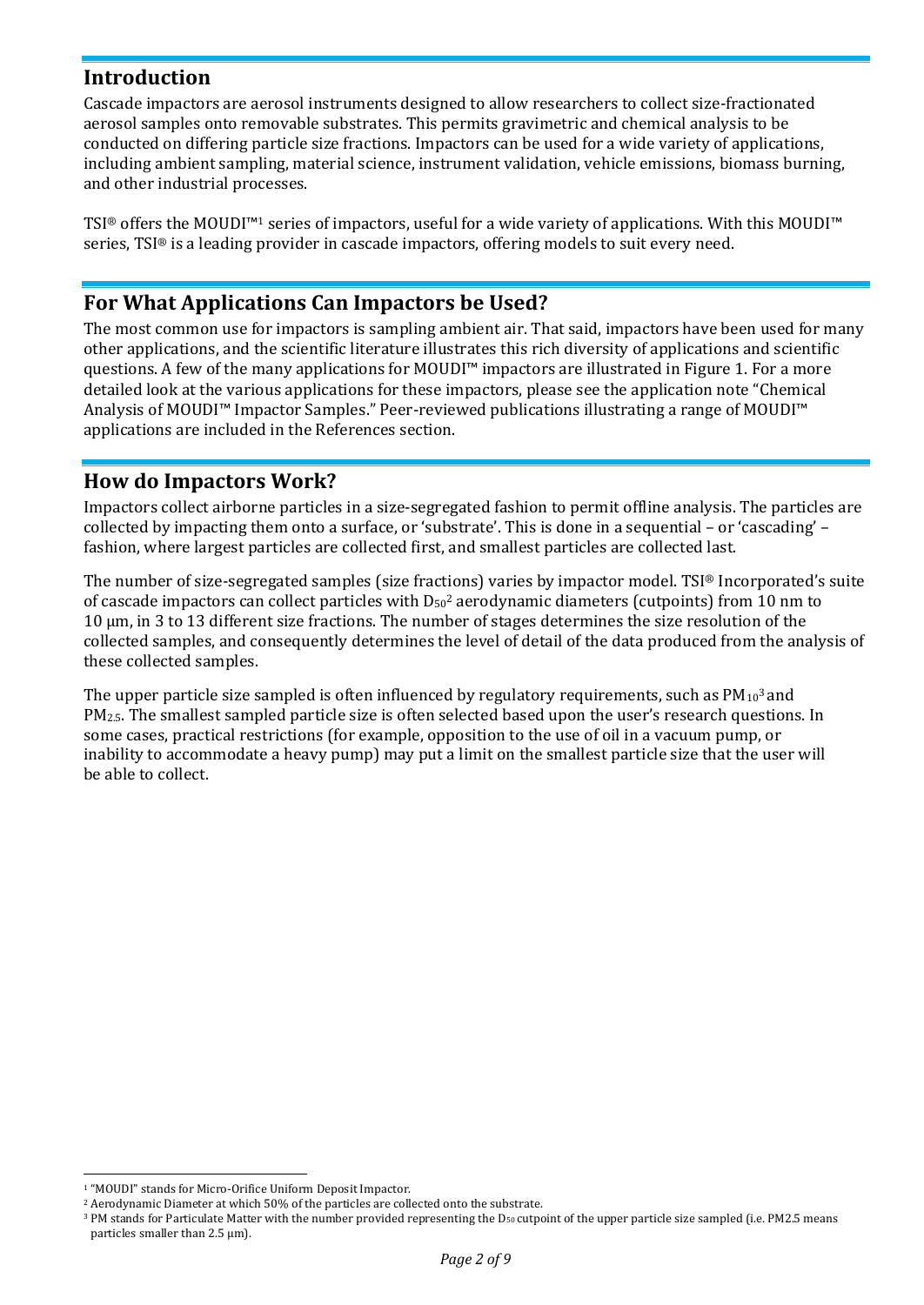# **How Do I Choose Which Impactor is Right for My Needs?**

#### **What Factors are Important?**

When selecting an impactor, several factors need to be considered; see [Table 1.](#page-2-0)

TSI® has numerous models of cascade impactors, and they fall into four groups; an overview of each group is provided below. Keep the factors listed in [Table 1](#page-2-0) in mind as you learn about the available impactor models. The Impactor Selection Flow Chart in [Figure 5](#page-5-0) can help you choose the model that is right for your needs.

#### **TSI**® **MOUDI**™ **Impactor Models**

#### **Classic, Non-Rotating Impactors**

TSI® **MOUDI**™**series** impactors operate at flow rates of 10 and 30 L/min. These impactors are most commonly used for sampling 12- or 24-hour samples in rural and urban environments, but can be used for a wide variety of applications.

#### **MiniMOUDI**™ **Impactors**

The MiniMOUDI**™** impactors are ideal for personal sampling. They have a design flow rate of 2 L/min, which is supplied by a pump that can be worn by the user. The three models of MiniMOUDI**™** have three different smallest cutpoints; users can go down to  $0.56 \mu m$ ,  $0.18 \mu m$ , or  $0.056 \mu m$ . [Figure 2](#page-2-1) shows the six-stage 135-6 MiniMOUDI impactor with the cowl inlet. This inlet is ideal for personal sampling; see the footnotes of [Table 2](#page-4-0) for more information on the available inlets for MiniMOUDI impactors.

#### **NanoMOUDI**™ **Impactors**

The NanoMOUDI**™** impactors represent a significant step forward from the classic, non-rotating impactors. This 'step forward' consists of two major changes: rotating stages, and a digital user interface. The Model 120R NanoMOUDI**™** is shown in [Figure 3.](#page-2-2)

#### *Rotating Stages*

The impaction stages of the NanoMOUDI impactors rotate during sampling. This rotation results in the sampled particles being deposited over a wider area on the substrate, relative to non-rotating impactors.

To understand why this is valuable, imagine a non-rotating impactor. As particles are collected on the collection

substrate, they can begin to accumulate, forming a three dimensional deposit under each nozzle. The formation of these deposits (each shaped roughly like a shallow cone, or pyramid) can deteriorate impactor performance by increasing particle bounce, permitting particle re-entrainment, and/or potentially clogging the nozzle.

To combat against these negative effects, NanoMOUDI impactors are equipped with rotating stages. When the stage is rotated relative to the nozzle plate, the impacted particles are deposited in a more uniform manner across the impaction surface. This increases the amount of particle mass that can be collected without negatively affecting impactor performance.

<span id="page-2-0"></span>

| Primary                              | What size fractions would you like<br>to measure?                                             |
|--------------------------------------|-----------------------------------------------------------------------------------------------|
| <b>Questions</b>                     | What will your offline analytical<br>technique be?                                            |
|                                      | What concentration of aerosol are you<br>anticipating you will sample?                        |
| <b>Secondary</b><br><b>Questions</b> | Do you have any restrictions on what<br>flow rate you can afford for the impactor<br>to draw? |

<span id="page-2-1"></span>**Figure 2:** 135-6 MiniMOUDI Impactor

<span id="page-2-2"></span>**Figure 3:** 120R NanoMOUDI impactor: exterior (left) and interior (right)

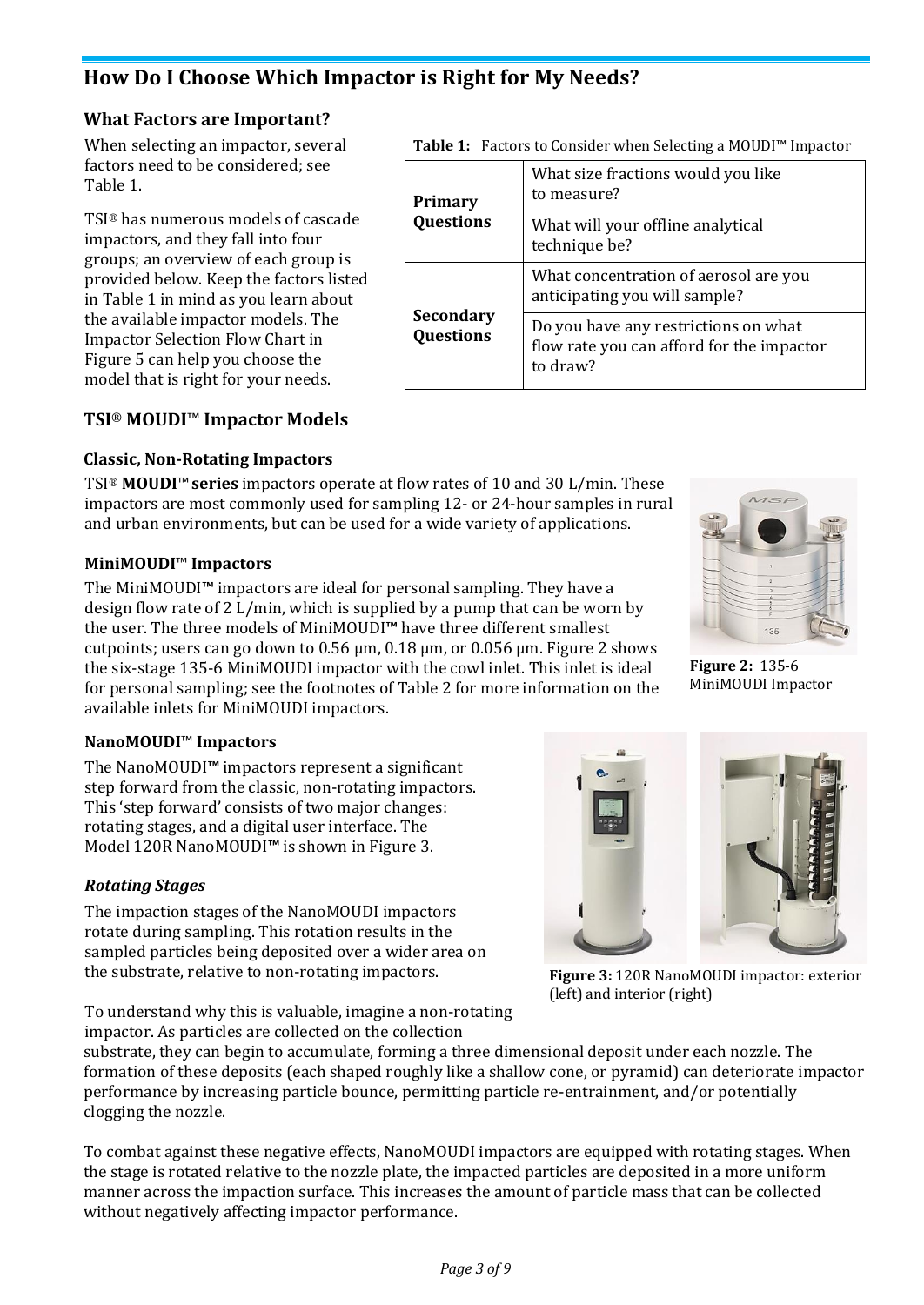#### *Digital Interface*

NanoMOUDI impactors have a digital display interface. This interface enables the user to:

- Define sampling time intervals. For example, a researcher could set the impactor to sample every day during morning rush hour only, or from midnight to noon.
- Create a sampling protocol from the stored data to support the quality of the sample and subsequent sample analysis. The impactor stores the measured cabinet temperature, stage pressures, and time in an evenly-spaced manner throughout the specified sampling period.
- Remotely check into the impactor to verify uptime (runtime). A convenient software tool mirrors the impactor controls to the computer screen of an internet-connected researcher and enables download of the saved data remotely.

Data may also be downloaded from NanoMOUDI impactors via the instrument's serial port.

#### **High-Flow Impactors**

In addition to the MOUDI™ series, the **High Flow Impactor (HFI) series** is a group of six impactors that operate at 100 L/min of volumetric flow. This highest flow rate is especially advantageous when sampling in clean ambient environments, where low particle concentrations will require larger sampling volumes. [Figure 4](#page-3-0) shows the Model 130 impactor, with five stages.

One unique feature of the high-flow impactors is that their nozzle plates are designed to facilitate a high degree of data quality for users who intend to conduct multiple offline analyses for each substrate. In such a case, it is commonplace to cut the substrate material into two or four equal pieces. To facilitate the equal division of substrates for this purpose, TSI® offers specially-designed nozzle plates with high-flow impactors. These nozzle plates distribute the nozzles symmetrically across the stage area in four quadrants, distribute the hozzles symmetrically across the stage area in four quadrants, **Figure 4:** 130 High-<br>leaving a '+'-shaped area with no deposited aerosol.

<span id="page-3-0"></span>

Flow Cascade Impactor.

The high-flow impactors are not represented in the Impactor Selection Flow Chart [\(Figure 4\)](#page-3-0). The primary application for high-flow impactors is ambient sampling, particularly in relatively clean background areas. If you are considering a High-Flow impactor for this or for another application, be sure to examine [Table 2](#page-4-0) to determine which model of high-flow impactor will suit your needs best.

#### **Selecting an Impactor Model**

Knowing what size fractions you would like to sample is usually the most important criteria to keep in mind when choosing an impactor. Once that has been preliminarily determined, attention turns to the question of sample analysis: what analytical technique(s) will you use, and what are their detection limits? If you are concerned you will be near the limit of detection frequently, use an impactor with a higher flow rate (or consider lengthening your sampling time, if your experimental design allows this). If you have a constraint on your flow rate (for example, if you are conducting a chamber experiment), then choose the impactor that offers you the best balance of flow rate, size fractions, and sample mass sufficiency.

Refer to [Table 3](#page-6-0) and/or [Figure 5](#page-5-0) when selecting an impactor model. Please feel free to contact TSI® for support in selecting the impactor that is right for your needs.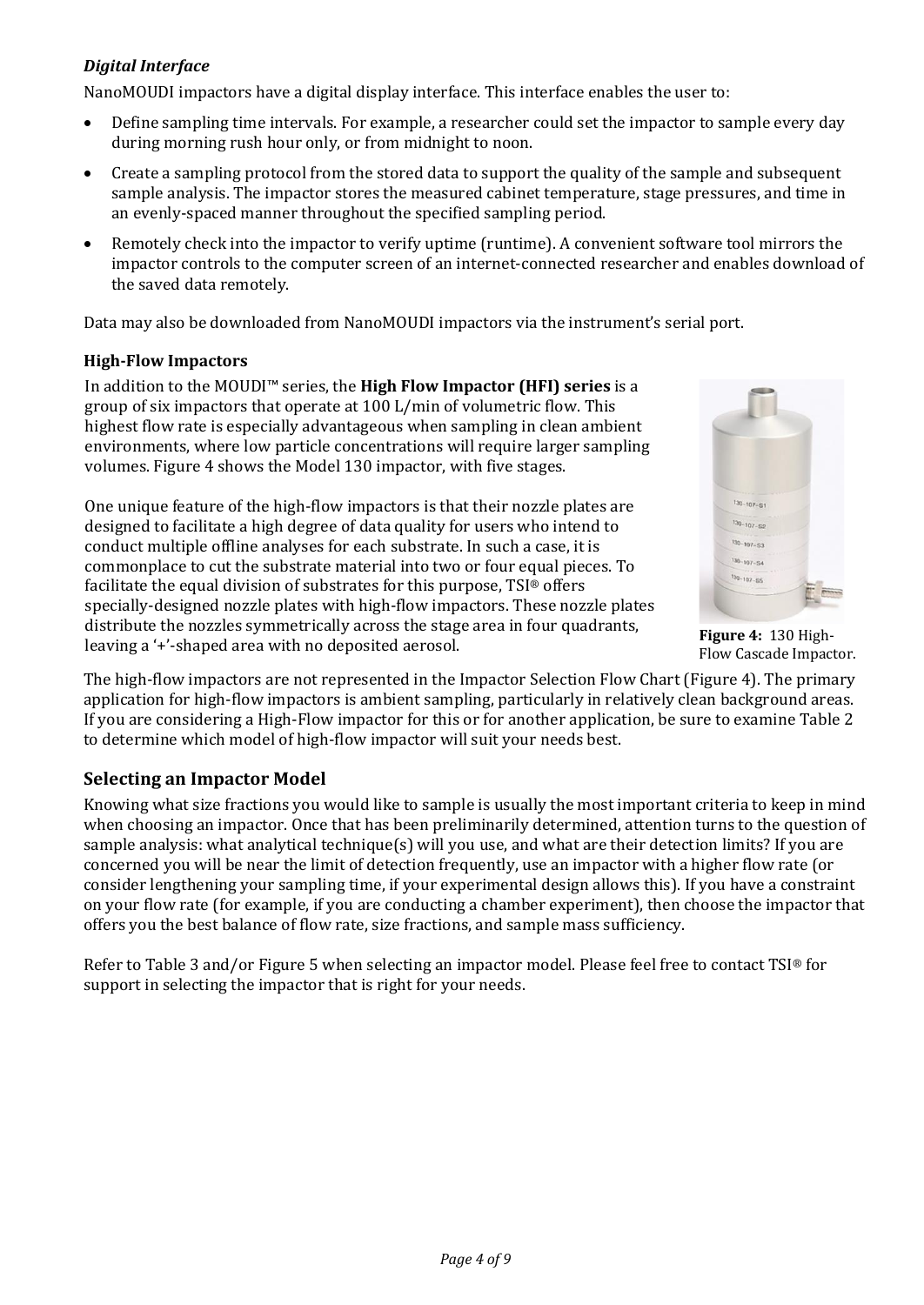|                      |                      | <b>Non-Rotating Impactors</b> |                |                 |                         |                | MOUDI II /                 |                         |                         |                         |                                 |                            |                |                |                                 |                |
|----------------------|----------------------|-------------------------------|----------------|-----------------|-------------------------|----------------|----------------------------|-------------------------|-------------------------|-------------------------|---------------------------------|----------------------------|----------------|----------------|---------------------------------|----------------|
|                      |                      |                               | <b>Classic</b> |                 |                         |                | MiniMOUDI**                |                         | <b>NanoMOUDI</b>        |                         |                                 | <b>High-Flow Impactors</b> |                |                |                                 |                |
|                      |                      | 100S4                         | <b>100NR</b>   | 110NR           | 135-6                   | $5 - 8$<br>13  | $5 - 10$<br>13             | 120R                    | 122R                    | 5R<br>12                | 128                             | 129                        | 130a           | 130b           | 31a<br>$\overline{\phantom{0}}$ | 131b           |
| # of stages*         |                      | $\overline{3}$                | $\overline{8}$ | $\overline{10}$ | 6                       | 8              | 10                         | $\overline{10}$         | 13                      | 13                      | 3                               | $\overline{4}$             | 5              | $\overline{5}$ | 6                               | 6              |
|                      | 18 µm-cutpoint inlet |                               | $\sf X$        |                 |                         |                |                            | $\sf X$                 | $\mathsf X$             |                         |                                 |                            |                |                |                                 |                |
|                      | 10                   | $\sf X$                       | $\mathsf{X}$   | $\sf X$         | $\sf X$                 | X              | $\sf X$                    | $\overline{X}$          | $\overline{\mathsf{x}}$ | X                       | $\overline{X}$                  | X                          |                |                | X                               | $\overline{X}$ |
|                      | 5.6                  |                               | X              | X               | $\sf X$                 | X              | $\sf X$                    | X                       | Χ                       | X                       |                                 |                            |                |                |                                 |                |
|                      | 3.2                  |                               | X              | X               | $\overline{\mathsf{X}}$ | X              | $\sf X$                    | $\overline{\mathsf{x}}$ | $\overline{X}$          | $\overline{X}$          |                                 |                            |                |                |                                 |                |
|                      | 2.5                  | Χ                             |                |                 |                         |                |                            |                         |                         |                         | $\times$                        | $\sf X$                    | $\mathsf X$    | $\mathsf X$    | X                               | $\sf X$        |
|                      | 1.8                  |                               | $\sf X$        | X               | $\sf X$                 | $\mathsf X$    | $\sf X$                    | $\mathsf X$             | $\sf X$                 | X                       |                                 |                            |                |                |                                 |                |
|                      | 1.4                  |                               |                |                 |                         |                |                            |                         |                         |                         |                                 |                            | X              | $\times$       | X                               | X              |
|                      | 1.0                  | $\sf X$                       | $\sf X$        | $\sf X$         | $\sf X$                 | $\mathsf X$    | $\sf X$                    | $\pmb{\times}$          | $\pmb{\times}$          | X                       | X                               | X                          |                | $\mathsf{X}$   |                                 | X              |
|                      | 0.8                  |                               |                |                 |                         |                |                            |                         |                         |                         |                                 |                            | $\mathsf{X}$   |                | $\mathsf{X}$                    |                |
|                      | 0.56                 |                               | X              | X               | X                       | X              | X                          | X                       | X                       | X                       |                                 |                            |                |                |                                 |                |
|                      | 0.4                  |                               |                |                 |                         |                |                            |                         |                         |                         |                                 |                            | $\mathsf X$    | $\sf X$        | X                               | $\sf X$        |
|                      | 0.32                 |                               | X              | $\mathsf X$     |                         | X              | X                          | $\pmb{\times}$          | X                       | X                       |                                 |                            |                |                |                                 |                |
| Stage Cutpoints (µm) | 0.25                 |                               |                |                 |                         |                |                            |                         |                         |                         |                                 | $\overline{\mathsf{x}}$    | $\overline{X}$ | $\overline{X}$ | $\sf X$                         | $\overline{X}$ |
|                      | 0.18                 |                               | $\mathsf X$    | X               |                         | X              | $\boldsymbol{\mathsf{X}}$  | $\mathsf X$             | $\sf X$                 | X                       |                                 |                            |                |                |                                 |                |
|                      | 0.1                  |                               |                | $\sf X$         |                         |                | $\sf X$                    | X                       | $\overline{X}$          | $\overline{X}$          |                                 |                            |                |                |                                 |                |
|                      | 0.056                |                               |                | X               |                         |                | $\mathsf X$                | Χ                       | $\sf X$                 | X                       |                                 |                            |                |                |                                 |                |
|                      | 0.032                |                               |                |                 |                         |                |                            |                         | $\overline{X}$          | $\overline{X}$          |                                 |                            |                |                |                                 |                |
|                      | 0.018                |                               |                |                 |                         |                |                            |                         | $\overline{\mathsf{x}}$ | $\overline{\mathsf{x}}$ |                                 |                            |                |                |                                 |                |
|                      | 0.010                |                               |                |                 |                         |                |                            |                         | $\overline{X}$          | $\overline{\mathsf{x}}$ |                                 |                            |                |                |                                 |                |
| Stage diam. (mm)     |                      |                               | 37<br>47       |                 |                         | 47             | 47 & 90 <sup>+</sup><br>75 |                         |                         |                         |                                 |                            |                |                |                                 |                |
| Stage rotation       |                      |                               |                |                 | No                      |                |                            |                         | Yes <sup>+</sup>        |                         |                                 |                            | N <sub>o</sub> |                |                                 |                |
| Flow rate (L/min)    |                      |                               | 30             |                 |                         | $\overline{2}$ |                            | 30                      |                         | 10                      |                                 |                            | 100            |                |                                 |                |
|                      | Pressure drop (kPa)  | $\mathbf{1}$                  | 11             | 41              | $\mathbf{1}$            | 10             | 40                         | 40                      | 90                      | 90                      | 5<br>5<br>0.6<br>$\overline{4}$ |                            | 5              | 5              |                                 |                |

#### <span id="page-4-0"></span>**Table 2: Key Specifications for all Models of MOUDI**™ **Impactors from TSI**® **Incorporated**

\*The 18-micron inlet, included in some models, does not count towards the total number of stages.

\*\*Mini-MOUDI impactors may be ordered with a cowl inlet (ideal for personal sampling) by placing an 'A' at the end of the part number (for example, 135-6A), or with a 'cone' (3/8" OD straight tube) inlet by placing a 'B' at the end of the part number (for example, 135-6B).

<sup>ǂ</sup>Models 122R and 125R have two stage diameters: the upper 10 stages in each impactor are 47 mm (and rotating), while the lower three stages are 90 mm (and non-rotating).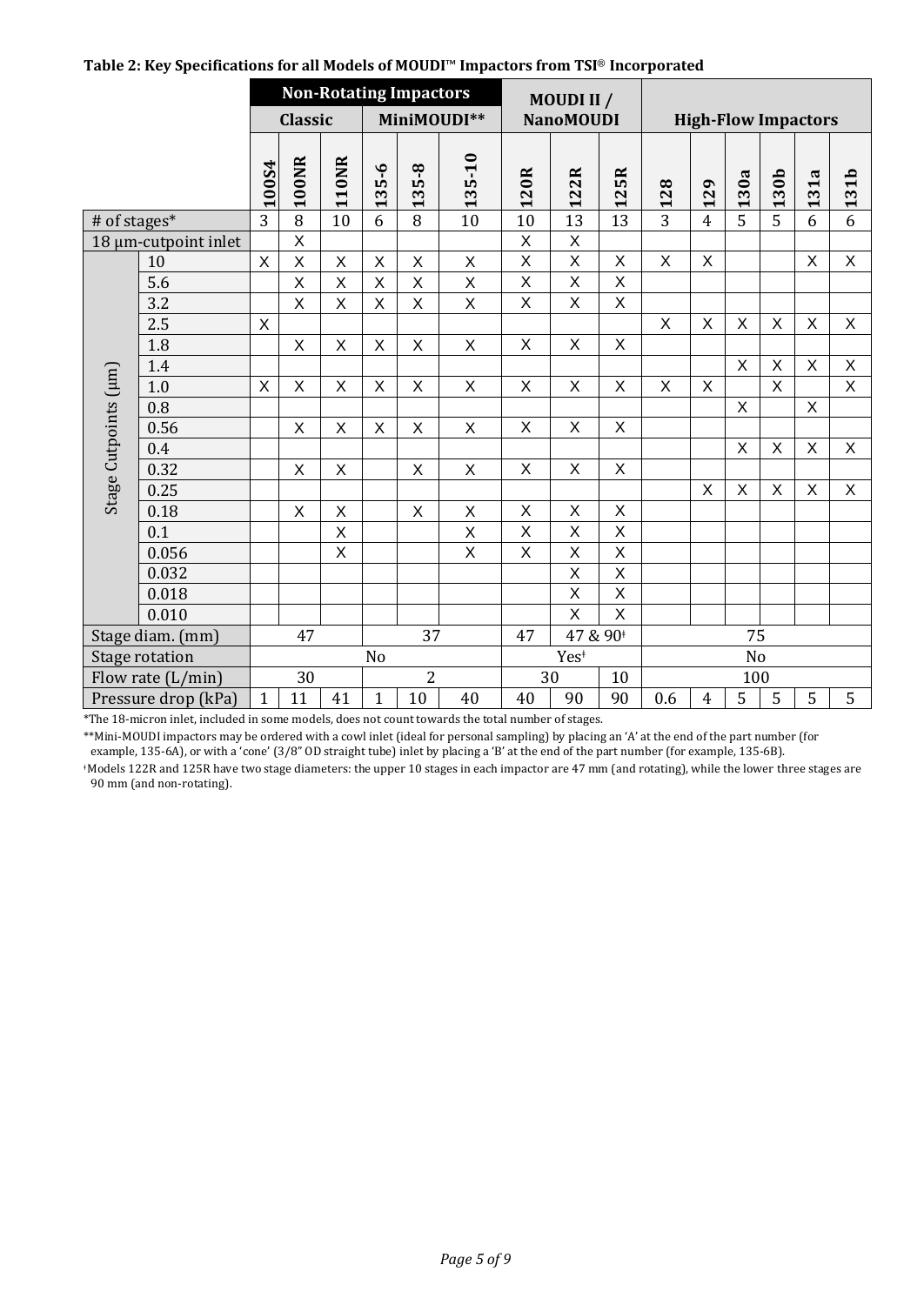

**Figure 5:** Impactor Selection Flow Chart

# <span id="page-5-0"></span>**What Accessories Do I Need?**

MOUDI™ impactors require certain accessories for their operation: pumps and substrates are mandatory, while other accessories may be optional in some cases. Table 2 lists accessories that are specific to the various MOUDI™ impactor designs.

# **Pumps**

Pumps are a key accessory for MOUDI™ impactors, as they provide the sample flow through the device. The pumps specified in Table 3 have been selected because they can accommodate both the flow rate required by the impactor, as well as the pressure drop imposed by the impactor once the final filter is installed. For some researchers, pump capacity and type can be a significant concern; if this is the case, the impactor model should be selected with these considerations in mind.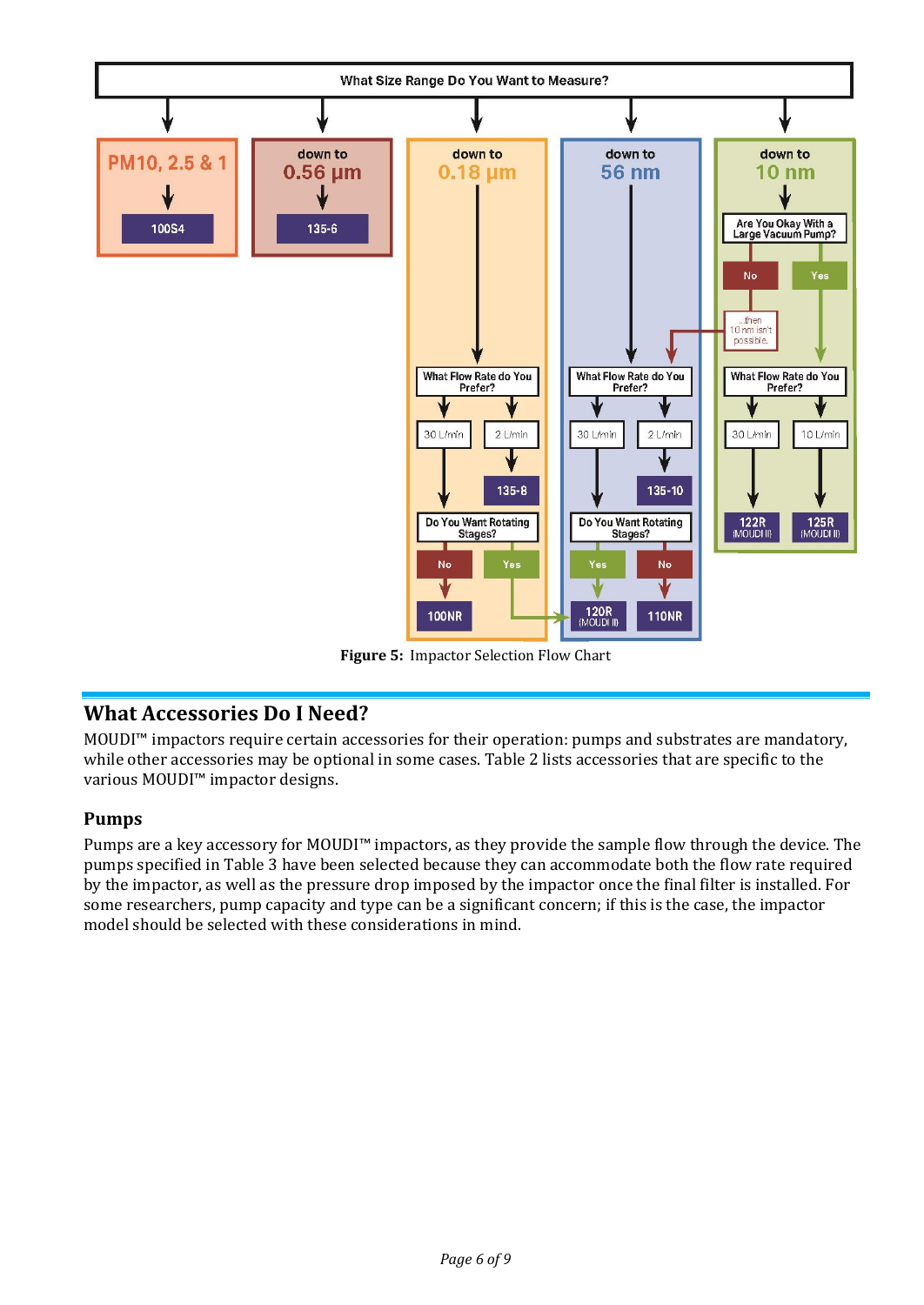<span id="page-6-0"></span>**Table 3:** Pumps Recommended for use with MOUDI™ Impactors

|              | <b>Flow</b>     | <b>Pumps</b>               |               |                        |            |  |  |  |
|--------------|-----------------|----------------------------|---------------|------------------------|------------|--|--|--|
| Model        | Rate<br>(L/min) | <b>110V</b>                | 220-230V, EU  | <b>220V, UK</b>        | Type*      |  |  |  |
| 100S4        |                 | 0100-01-0079               | not available | not available          |            |  |  |  |
| <b>100NR</b> | 30              |                            |               |                        |            |  |  |  |
| <b>110NR</b> |                 | 0100-01-1050               | 0100-01-1051  | 0100-01-1052           |            |  |  |  |
| $135 - 6$    |                 | 0135-75-5007               |               | 0135-75-5008 (charger) | Carbon     |  |  |  |
| $135 - 8$    | 2               | (charger)                  |               | vane                   |            |  |  |  |
| 135-10       |                 | 0135-01-0100               | 0135-01-0101  | 0135-01-0102           |            |  |  |  |
| <b>120R</b>  |                 | 0120-98-1051               |               | 0120-98-1050           |            |  |  |  |
| 122R         | 30              | 0122-01-2011<br>(US, 230V) | 0122-01-2016  | not available          | Oil-sealed |  |  |  |
| 125R         | 10              | 0125-98-0100               | 0125-98-0101  | not available          |            |  |  |  |
| 128          |                 |                            |               |                        |            |  |  |  |
| 129          |                 |                            |               |                        |            |  |  |  |
| 130a         | 100             | 0130-01-1051               | 0130-01-1050  | 0130-01-1052           | Carbon     |  |  |  |
| 130b         |                 |                            |               |                        | vane       |  |  |  |
| 131a         |                 |                            |               |                        |            |  |  |  |
| 131b         |                 |                            |               |                        |            |  |  |  |

\* For impactors with a smallest cutpoint stage of 56 nm or larger (see Table 1), a carbon vane pump is appropriate. Impactors with stages smaller than 56 nm, however, will require the use of an oil-sealed vacuum pump in order to achieve the lower pressures needed for these lower stages.

#### **Substrates**

Substrates are removable materials that are placed onto the impaction stages within an impactor. They are held in place with clamping rings, and over the course of impactor operation the sampled particles deposit to the substrate surface. After sampling is done, the substrates are removed for analysis. Impermeable materials such as aluminum foil can be used as substrates. Permeable materials such as filters can also be used; when filters are used as substrates, however, air does not flow through them.

The offline analytical technique that will be used to analyze samples – gravimetric, chemical, or both – may sometimes make some substrate materials more desirable than others. For example, an aluminum foil substrate may interfere with a chemical analysis of metals in the sampled aerosol. Literature review is a valuable tool when determining what substrate material to choose. [Table 4](#page-7-0) lists substrates available for the various models of impactors.

#### **Substrate Masks**

Substrate masks are used when applying silicone spray to substrates; see 'Surface Spray', below. The mask ensures that the spray is deposited only to the portion of the substrate surface where it should be. Substrate masks are included with all impactor purchases. If additional mask(s) are desired, order using the part numbers listed i[n Table 4](#page-7-0).

# **Spacers**

Spacers are like washers that fit between the stages of an impactor. Generally speaking, the purpose of a spacer is to permit the use of thicker-than-usual substrates (such as quartz fiber filter, for example), while also preserving the cutpoints of the impactor stages. Thicker substrates may be preferred in some cases due to their chemical composition; for example, an aluminum foil substrate may interfere with the chemical analysis of metals in the sampled aerosol. [Table 4](#page-7-0) provides part numbers for such spacers, to permit use of substrates thicker than 0.1 mm. If substrates thinner than 0.1 mm will be used, spacers are not needed.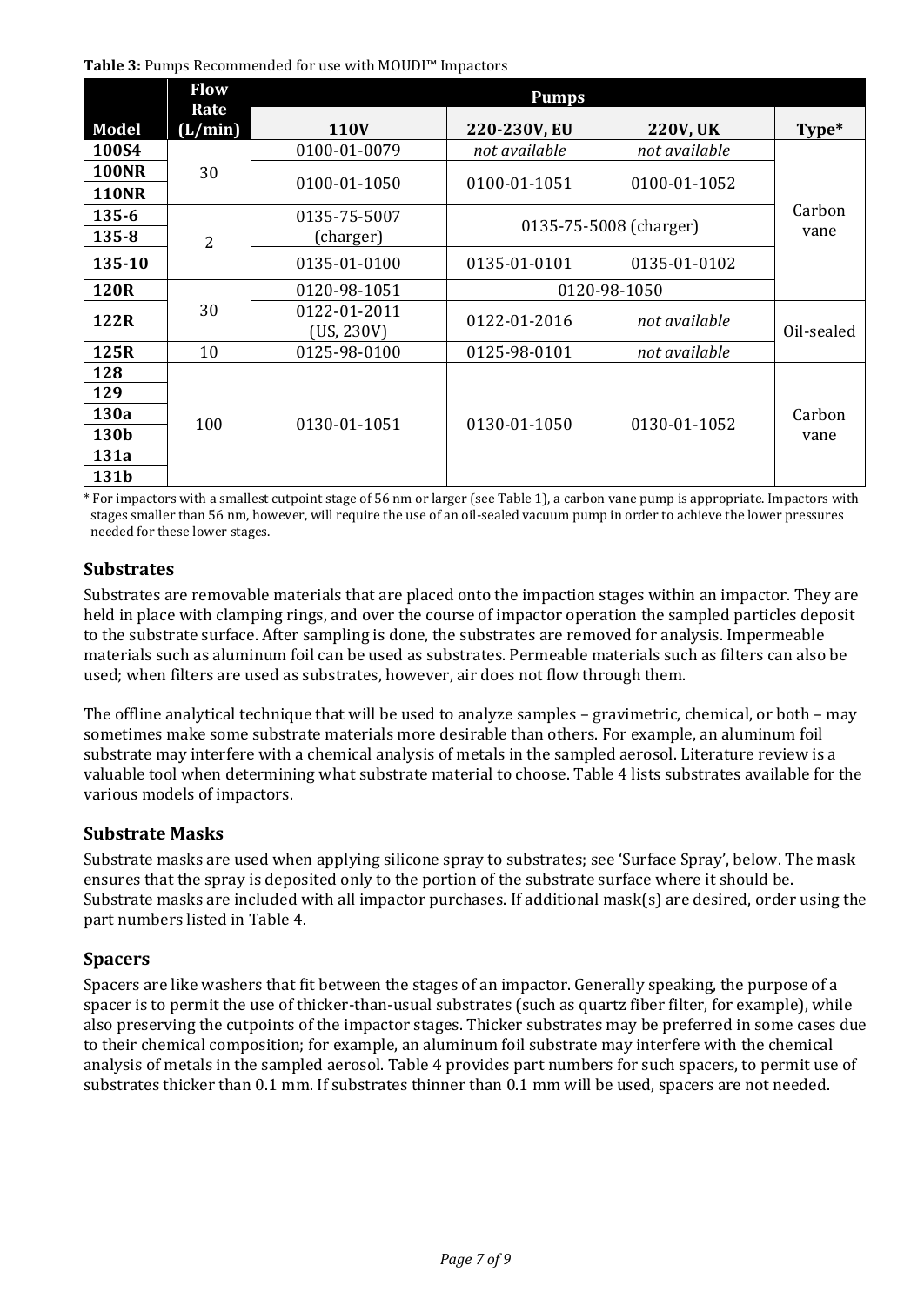<span id="page-7-0"></span>**Table 4:** Accessories for all Models of Impactor from TSI® Incorporated

| <b>Model</b> | Substrates*        | Substrate mask | Spacers <sup>+</sup> | <b>Spare Sets</b> |  |  |  |
|--------------|--------------------|----------------|----------------------|-------------------|--|--|--|
| 100S4        |                    |                |                      | 0100-98-1006      |  |  |  |
| <b>100NR</b> | $0100 - 47 - AF$   | 0100-98-1053   | 0100-01-5018         | 0100-98-1005      |  |  |  |
| <b>110NR</b> |                    |                |                      | 0110-98-1005      |  |  |  |
| 135-6        |                    |                |                      |                   |  |  |  |
| $135 - 8$    | 0135-01-0014       | not available  | not available        | not available     |  |  |  |
| 135-10       |                    |                |                      |                   |  |  |  |
| <b>120R</b>  | 0100-47-AF         | 0100-98-1053   | 0120-98-9006         | 0120-98-1036      |  |  |  |
| $122R^{**}$  | $0100 - 47 - AF$ ; | 0100-98-1053;  | 0122-98-5026;        | 0122-98-1010;     |  |  |  |
| $125R^{**}$  | 0122-96-5222       | 0122-98-1020   | 0122-98-5023         | 0122-98-1011      |  |  |  |
| 128          |                    |                |                      |                   |  |  |  |
| 129          |                    |                |                      |                   |  |  |  |
| 130a         | 0130-75-AF         | 0130-98-1010   | not available        | not available     |  |  |  |
| 130b         |                    |                |                      |                   |  |  |  |
| 131a         |                    |                |                      |                   |  |  |  |
| 131b         |                    |                |                      |                   |  |  |  |

\*Substrates: All substrates listed above are aluminum foil. Glass fiber filters at diameters of 37-, 47-, and 90-mm diameter are also available from TSI®, as are quartz fiber filters at 47-mm diameter; contact TSI® to order. Membrane filters (for example, PTFE, polycarbonate, nylon, and PVC) can also be used with MOUDI™ impactors.

\*\* NanoMOUDI™ impactor Model 122R uses two different stage diameters; the first 10 stages are 47 mm, while the bottom three stages are 90 mm. Model 125R has this same design. Because of this design, the row(s) o[f Table 4](#page-7-0) that apply to 122R and 125R list multiple part numbers within each cell. Within the columns for 'Substrate', 'Substrate mask', and 'Spare Sets', the part numbers before and after the semicolon ( ; ) pertain to 47 mm and 90 mm, respectively. In the 'Spacers' column, the first part number (- 5026) is a kit containing spacers for both the 47-mm and the 90-mm stages (Qty. 12 and 3, respectively), while the second part number (-5023) is a kit containing Qty 10 of the spacers for the 90-mm stages.

**<sup>ǂ</sup>** Spacers come in kits. Order Qty. 1 of the PN provided to receive enough spacers to operate a MOUDI™ impactor when using thicker substrates.

#### **Spare Sets of Impaction Plates**

It can be convenient to have a second set of impaction plates. This allows you to bring a new set of substrates to an impactor that is currently sampling, perform an exchange, and carry your samples – protected– back for analysis. Spare sets as shown i[n Figure 6](#page-7-1) are available for several MOUDI™ Impactors, as listed in [Table 4.](#page-7-0)

#### **Surface Spray**

This silicone spray is applied to substrates to minimize particle bounce. One can of the spray is included with all impactor purchases. Additional spray may be purchased using PN 0100-96-0559.

# **Lubrication Grease**

This grease is used on O-rings that are located in the body of the impaction stages. One container of grease is included with purchase of any MOUDI™ impactor. Additional grease may be ordered using PN 0100-96-0558.

<span id="page-7-1"></span>

**Figure 6:** Spare Sets of Impaction Plates